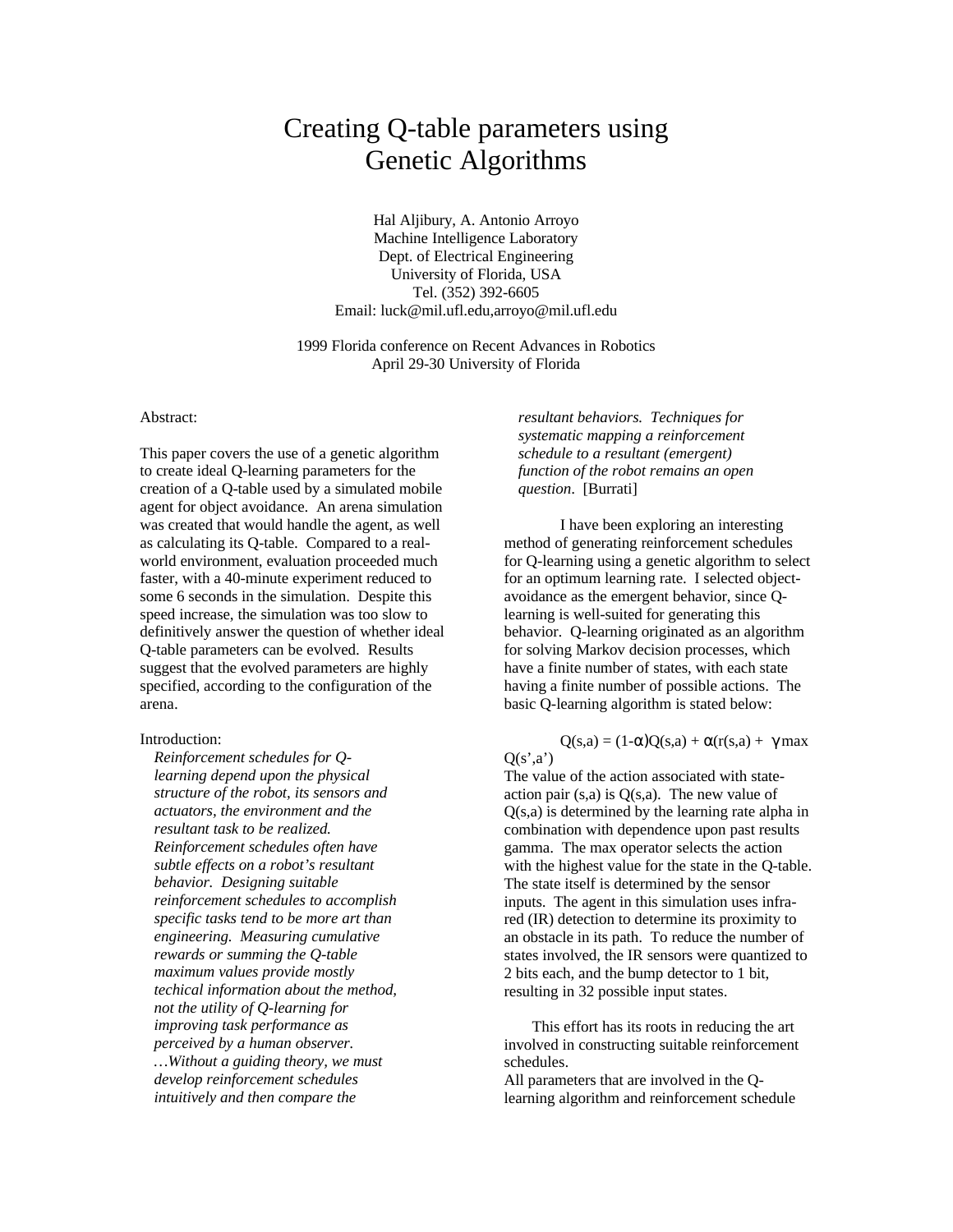were put through a genetic algorithm which evaluated the robots behavior in terms of collisions per unit time, with collisions become progressively more undesireable later in the learning process.

#### Procedure:

A simulated robot arena was central to this project. Briefly, the way this arena worked was to take one robot at a time, and then evaluate each robot by the 'let it roam' method, producing a Q-table in accordance with the parameters that were given to it. This arena could perform 5000 movement steps, which should be enough to give an excellent estimate as to the fitness of the particular setup. However, the time involved with evolving populations was close to unmanageable (24+ hours on a pentium pro) for this simulation length. Therefore, in later runs the length was reduced to a mere 500 steps.



Fig. 1 (arena representation)

The observed distribution of fitnesses, instead of a specified fitness value, stems from the nature of how the Q-table is constructed. It necessarily depends upon random exploration of the state space, which implies that some robots of otherwise equal fitness would collide a different number of times, and thus have different fitness values.

However, over the long run, it is statistically likely that a particular combination of learning parameters and reinforcement schedules will result in a fewer number of collisions.

Assumption: a particular set of parameters and reinforcement schedule can result in a Qtable produced from a smaller number of collisions than a different set of parameters. (based on material from Sutton 1988)

Equivalently: This Q-table had more early collisions than late collisions, in other words, it learned the environment, then exploited its knowledge by not colliding.

Given these assumptions, one more assumption must be made, upon which rests the foundation of this approach. The results, while not strictly repeatable, must be statistically repeatable. In other words, it is assumed that the evaluation of the parameters will be similar to repeatedly flipping a weighted coin, in that one side is not guaranteed to come up, but over many flips, its overall likelihood can be determined with < epsilon certaincy.

Reducing the number of steps from 5000 to 500 would therefore cause some problem with accurately determining the real fitness of a schema, but this was necessary to cut the run time to hours instead of days.

# Program details:

The arena simulation is scaleable, with several obstacles and robots allowable inside. To keep runtimes down, only one robot, and one triangular object were used. The robot follows the following procedure: First, it evaluates the infra-red (IR) reflections from the objects. The reflectivity of the obstacles and walls were fixed at 1 (perfect), but this can be changed as necessary. The algorithm divides up the sidelength of each obstacle and wall into roughly pixel-sized segments, then evaluates the distance and whether or not the segment is in a detection arc of 30 degrees for either the left or right IR sensors. Secondly, the robot evaluates its Qtable to determine the appropriate action for its state, as well as rewarding the previous state,action pair. The IR values are quantized to 2 bits each, and the bump detector is quantized to one bit, giving 32 possible states. Once an action is chosen, the collision detection routine tells the robot whether or not it can move in that direction. To solve a minor bug, the allowable movements are only in an restricted arc facing away from the collision direction. Occasionally, the robot would escape from the arena by sliding along a wall and out the corner, since only one collision direction was reported. Allowing the robot only to step away from the collision was effective in solving this.

## Details of the Genetic Algorithm:

The genetic algorithm used in this project used a single chromosome, with real-valued genes. Since the genetic operators in the program manipulate the data in a matter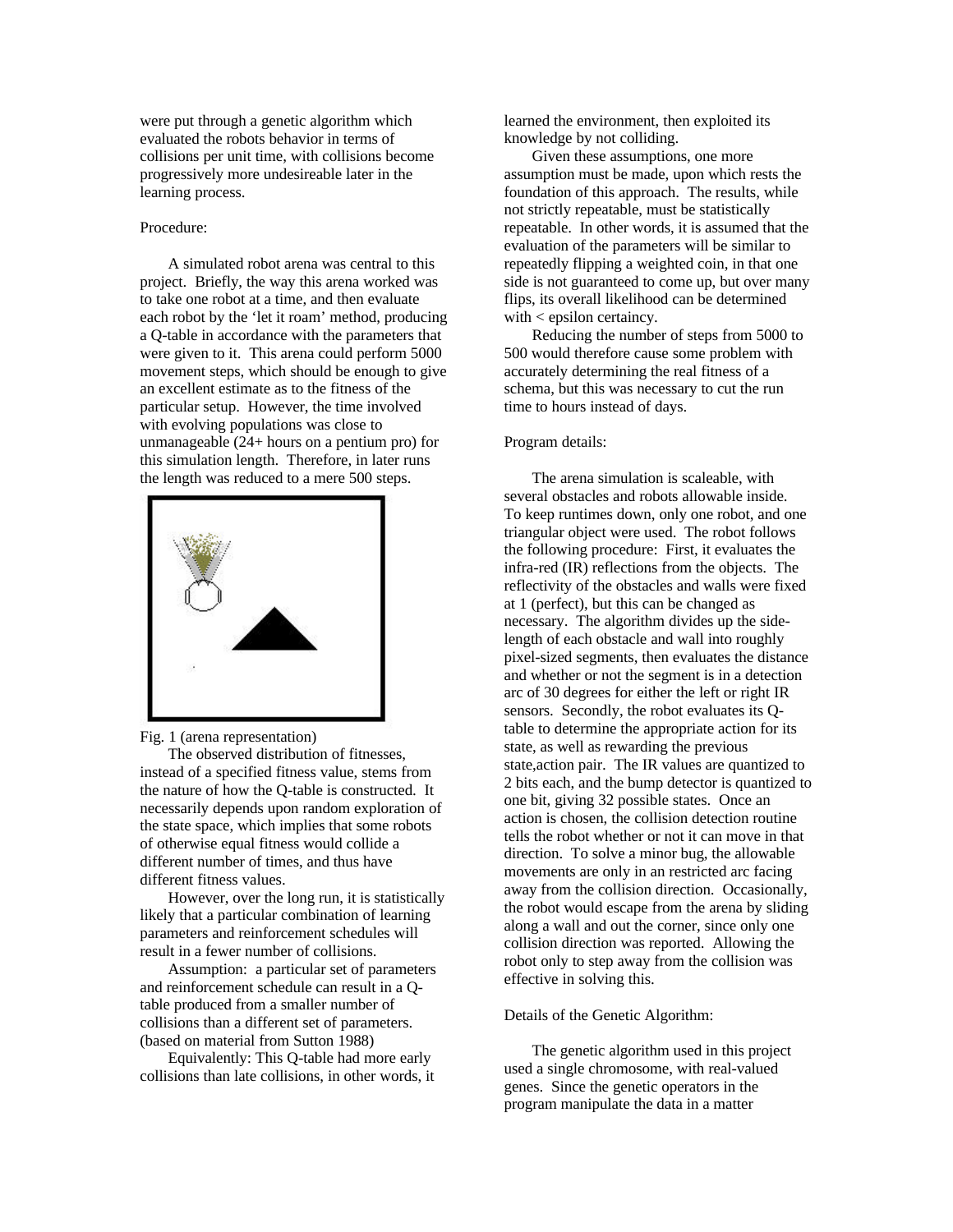independent of representation, this should not affect the results. [Mitchell 157] A proportionate selection method was used for reproduction, since this method seemed to offer the best way to handle the indeterminate fitness of a particular schema. It seems intuitively better to select individuals that are statistically more fit with an algorithm that statistically weights reproduction in favor of fitter individuals. Selection based on rank did not seem appropriate, since the fitness values seemed to form a clustered distribution, and a steady-state population would have taken too long to evaluate.

Crossover could occur at any point between the 9 genes for, (in order) alpha, gamma, bump penalty, right turn, left turn, forward reward, right reward, left reward, and backward reward. The values for alpha and gamma ranged between 0.001 and .997. The values for the bump penalty ranged from  $-100$  to  $-1$ , since under no circumstances should the robot be rewarded for collisions. The values for turning ranged from 0 to PI, with left turns being negative, and right turns positive. The values for the reinforcement schedule are as follows: Forward ranged from 1 to 100, Right, left, and back ranged from –100 to 99, but always at least 1 less than the forward reward. This restriction was made to handle the highly fit, but undesirable conditions of interminable circling, see-saw motion, etc.

#### Conclusion:

I started this project with the aim of producing a set of Q-learning parameters and reinforcement schedules that would result in rapid learning. I had hoped that this set of parameters would result in rapid learning for other similar environments. By similar environments, I am referring to an arena which is different from the original by some amount, but in which a robot with a Q-table learned in the old arena could be placed into the new arena without having problems with collisions. By my experimentation with Q-learning in the University of Florida Machine Intelligence Lab (MIL), I have observed that changing an arena configuration in any reasonable manner does not result in in more collisions until the robot has learned the new environment. A reasonable manner implies that spacing between objects is not reduced below the IR sensing capabilities, that non-reflective obstacles are not placed in the arena, and so forth.

I had hoped that the Q-learning parameters were equally as robust to an environmental change. In lieu of changing the simulation environment (which would have entailed more day-long runs), I had changed the starting orientation of the agent from -.10 radians (below horizontal, facing right) to being entirely random. This seemingly minor change is actually rather significant, because the robot's first learning experience will come from a random direction, instead of slanting across the arena into a wall the same way every time. However, on the basis of experience, I had thought that this would only affect the first few steps, and that highly fit parameters would deal easily with this.

However, during the runs, I observed that the program rarely reached the same sets of parameters, although the learning rate for all the solutions had improved considerably. On average, the finishing collision rate was roughly a third of the starting parameters. Some consistency was noted in terms of the bump penalty, and the right and left turns and rewards. This can be directly traced to the arena setup, showing that at least part of my hypothesis was correct, in that highly fit parameters could be evolved.

The shape of the arena, as well as the starting orientation had an influence on the size of the left turn compared to the right turn. With the fixed starting orientation, the left turn was considerably larger than the right by about a 2-1 ratio. This can be traced to the robot's first collision, assuming it had been traveling in a straight line. The robots first collision with a wall was at an oblique angle. If the robot had collided at a 90 degree angle, I think that the evolved right and left turns would be almost equal (as well as slightly more than 90 degrees). I also think it is interesting that the bump penalty did not go to the maximum, instead stabilizing in a range from about –75 to –90 on various runs. This shows that, while collisions were deemed to be quite bad by the algorithm, on occasion they were beneficial to learning (especially early on).

However alpha and gamma, the parameters which I had particularly hoped to have converge to a solution, instead gave multiple results. Based upon the sparseness of the arena, I had thought that gamma would converge to near maximum, giving the most weight to previous experience, but in only 2 occasions did this happen.

In summary, the results from this project can best be regarded as preliminary, with more